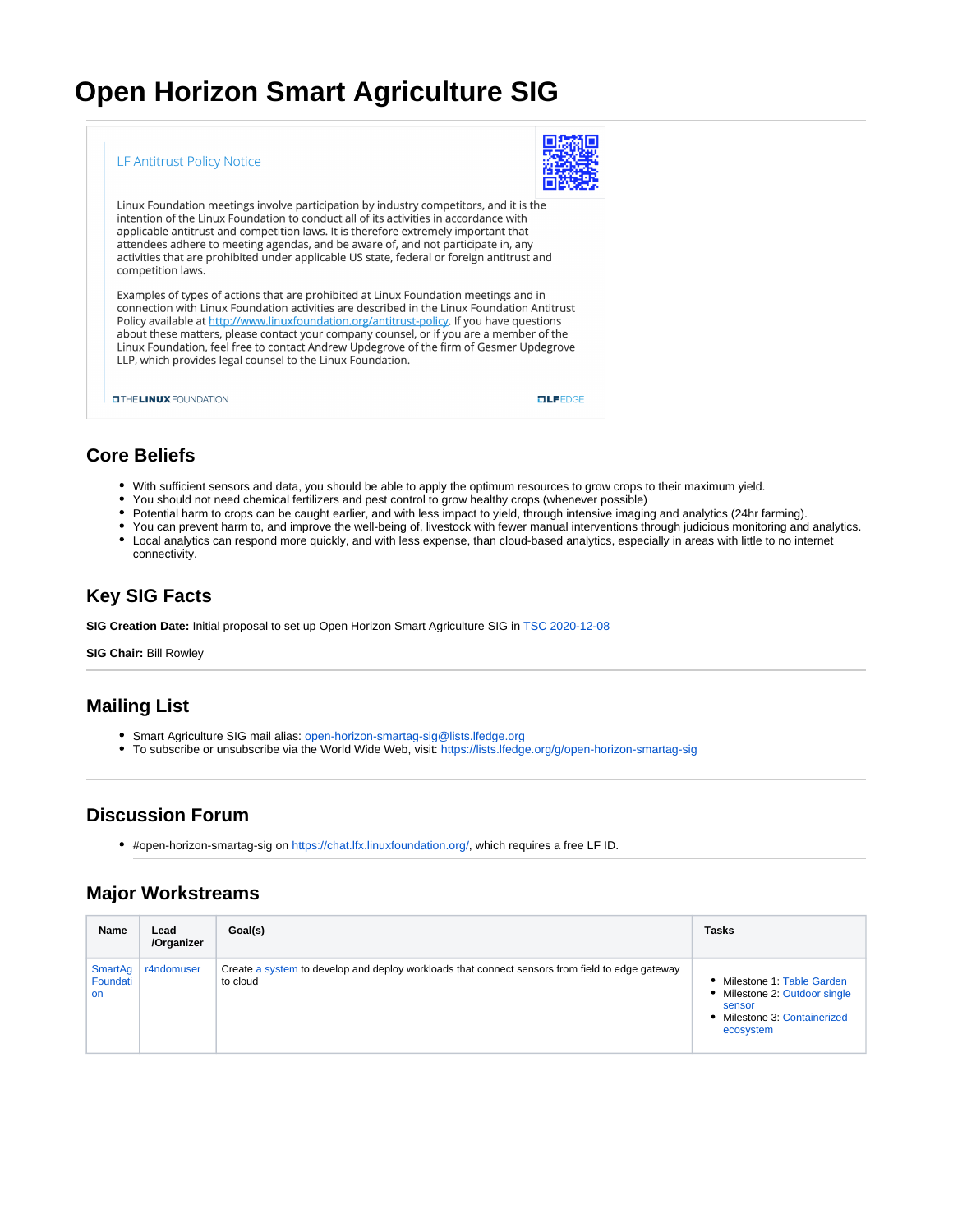| Liquid<br>Prep inte<br>gration              | playground                                                         | Connect Liquid Prep sensor to containerized workload deployed by Open Horizon and enable<br>standardized data collection northbound and model deployment southbound for better decision<br>support in small & large farmsteads.                                                                                                        | • Support A&M deployment<br>• Contribute to USDA grant<br>proposal<br>deploy sensors and collect<br>data<br>• create and support plant<br>data standards<br>• Build ML models using USD<br>A SWAT data  |
|---------------------------------------------|--------------------------------------------------------------------|----------------------------------------------------------------------------------------------------------------------------------------------------------------------------------------------------------------------------------------------------------------------------------------------------------------------------------------|---------------------------------------------------------------------------------------------------------------------------------------------------------------------------------------------------------|
| <b>OPEN</b><br>projects                     | George & pla<br>yground                                            | Support OPEN's efforts to educate future farmers, integrate inexpensive technology into decision-<br>making, improve crop yields, monitor local environments, and improve water banking by deploying<br>and managing local analytics with Open Horizon to connect sensors, distribute data and models,<br>and train future developers. | • Projects running in Africa,<br>haven't tied back to<br>SmartAG processes yet.<br>Sensors for their projects<br>(SEEED-based) are<br>deployed and should be use<br>cases for the SmartAG<br>framework. |
| <b>AgriRegi</b><br>o Projekt                | Christian<br>Wied                                                  | Promo video                                                                                                                                                                                                                                                                                                                            |                                                                                                                                                                                                         |
| Open<br>Horizon<br>marketin<br>g<br>website | <b>Joe Pearson</b><br>and Charlie<br>Lindahl<br>(CyberchuckT<br>X) | Edit the marketing WordPress site to reflect information about SmartAg SIG                                                                                                                                                                                                                                                             |                                                                                                                                                                                                         |

#### **Meeting Time**

- Smart Agriculture SIG Meetings are open to the public, and are held weekly.
- Smart Agriculture SIG meetings are held Tuesdays at 10am PDT (find your local time [here](https://www.worldtimebuddy.com/))
- To subscribe to the meeting invitation, please visit [Community Meetings & Calendar](https://wiki.lfedge.org/pages/viewpage.action?pageId=5411359): [https://lists.lfedge.org/g/open-horizon-smartag-sig](https://lists.lfedge.org/g/open-horizon-smartag-sig/calendar) [/calendar](https://lists.lfedge.org/g/open-horizon-smartag-sig/calendar)

----

LF Edge Working Group 2 is inviting you to a scheduled Zoom meeting.

Topic: Open Horizon SmartAg SIG weekly meeting Time: Mar 30, 2021 10:00 AM Pacific Time (US and Canada) Every week on Tue, until Mar 8, 2022, 50 occurrence(s)

Please download and import the following iCalendar (.ics) files to your calendar system. Weekly: [https://zoom.us/meeting/tJIld-mrrzItGtZJmClSkSDBOy6Ob4UddbIG/ics?icsToken=98tyKuCupjsqGdWctxmFRowAGoigc](https://zoom.us/meeting/tJIld-mrrzItGtZJmClSkSDBOy6Ob4UddbIG/ics?icsToken=98tyKuCupjsqGdWctxmFRowAGoigc-nzmFhajbdnthLGDxNYUSfUGfsUHbArJdzU)[nzmFhajbdnthLGDxNYUSfUGfsUHbArJdzU](https://zoom.us/meeting/tJIld-mrrzItGtZJmClSkSDBOy6Ob4UddbIG/ics?icsToken=98tyKuCupjsqGdWctxmFRowAGoigc-nzmFhajbdnthLGDxNYUSfUGfsUHbArJdzU)

Join Zoom Meeting <https://zoom.us/j/96800319702?pwd=TmdxMXBuVFFWM0RCeklnenhkekY2UT09>

Meeting ID: 968 0031 9702 Passcode: 411386 One tap mobile +12532158782,,96800319702#,,,,\*411386# US (Tacoma) +13462487799,,96800319702#,,,,\*411386# US (Houston)

Dial by your location +1 253 215 8782 US (Tacoma) +1 346 248 7799 US (Houston) +1 669 900 6833 US (San Jose) +1 301 715 8592 US (Washington DC) +1 312 626 6799 US (Chicago) +1 929 205 6099 US (New York) 877 853 5247 US Toll-free 888 788 0099 US Toll-free Meeting ID: 968 0031 9702 Passcode: 411386 Find your local number:<https://zoom.us/u/ab3U5VODJl>

**Meeting Minutes**